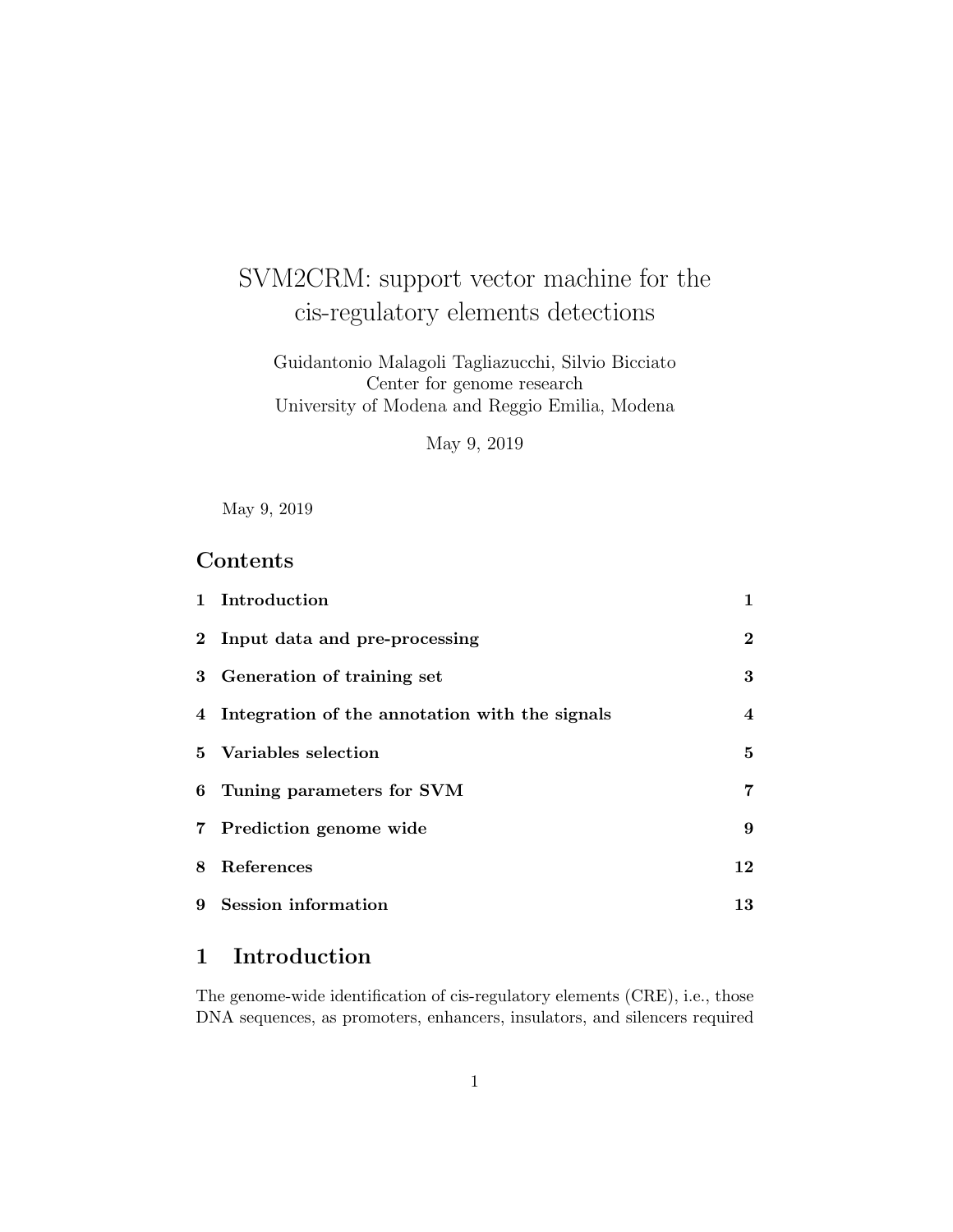to regulate gene expression, still represents a major challenge for computational biology. Recently, the question has been addressed through the analysis of ChIP-seq data with algorithms based on, e.g., Hidden Markov Models ([1]). All these approaches require ChIP-seq data for a variety of histone marks, but a consensus on the optimal set of histone modifications for an efficient identification of CRE has not been reached yet. Here we report a computational procedure based on  $LibLinear([2])$  and ChIP-seq data to determine the optimal number of histone marks necessary for the genome-wide identification of cis-regulatory elements. The methods first performed a step of feature selection to reduce the number of histone marks to use during the analysis. In SVM2CRM we implemented a method based on k-means algorithms followed by the estimation of the index coverage of regualtory regions (ICRR). This value compares the coverage and the signals of the histone marks associated with enhancers and background genomic regions. Then we implemented a function that generate all combinations of histone marksmodels using from n (number minimum of histone marks) to M (number maximum of histone marks). After this step the user can select the best combination of histone marks to predict enhancers.In this vignette we used SVM2CRM on a reduce public ChIP-seq dataset from CD4+ Tcells([3]). Questions, comments or bug reports about this document or about the SVM2CRM functions are welcome. Please address them to the author (guidantonio.malagolitagliazucchi@unimore.it).

### 2 Input data and pre-processing

The first step of the analysis with SVM2CRM is the preprocessing of the data. Basically, SVM2CRM allows to import bed files in the working directory using cisREfindbed function. This bed files to import should be contain the signals of each histone marks considering the windows size defined by the user. For details about this object see documentation of  $SVM2CRM data$ . Specially this function requires diverse parameters. A vector with the list of bed files that the user want use. The bin.size and the window size that respectivelly represent the size of bin used to normalized the data (e.g. 100bp) and windows size that the user want to use to describe the signal of each histone marks (e.g. 1000bp). Finally, the user can set a function to smooth the signal of the histone marks inside a particular window (e.g. median). During this step cisREfindbed generate a data.frame that contains in the columns the histone marks, and in the rows the corresponding signals genome-wide. In the follow example we used cisREfindbed on chromosome 1 and using a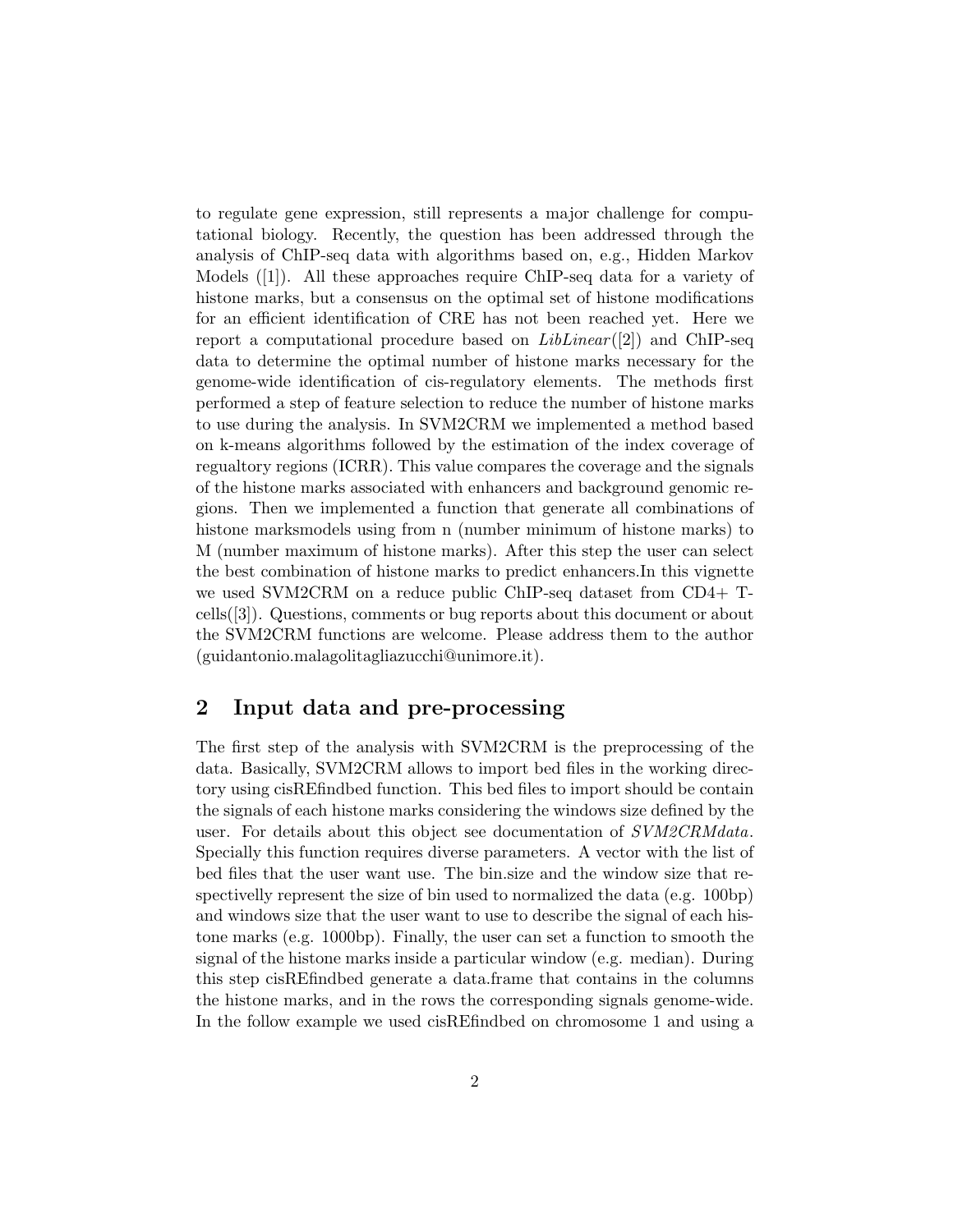windows size of 1000bp without provide a function to model the signals. To reduce the computational cost we considered only one histone modification, but the user can re-run the analysis using all histone modification provide in this package in the external dataset folder.

```
> library(SVM2CRM)
> library(SVM2CRMdata)
> library(GenomicRanges)
> library(rtracklayer)
> library(zoo)
> library(squash)
> library(pls)
> setwd(system.file("extdata", package = "SVM2CRMdata"))
> chr<-"chr1"
> bin.size<-100
> windows<-1000
> smoothing<-"FALSE"
> function.smoothing<-"median"
> list_file<-grep(dir(),pattern=".bz2",value=TRUE)
>
> #completeTABLE_example<-cisREfindbed(list_file=list_file[1],chr=chr,bin.size=bin.si
>
> #str(completeTABLE_example)
```
# 3 Generation of training set

In the second step SVM2CRM requires to generate the training set. The user can create this set using getSignal function. getSignal function as for cisREfindbed require to define the list of bed files of the histone modifications to use during the analysis and two tables with the genomics coordinates of the "features", e.g. the p300 binding sites that describe enhancers regions and random regions of the genome. This function simply models the signals of each histone marks around the features used in the input files and considering the bin.size and windows size defined during the step of preprocessing. Here we used two training set already generated using getSignal function.The first one contain the signal of the histone marks in correspondence of p300 binding sites (or other genomic-regions of true enhancers). The second matrix contains the signals of the histone marks in correspondence of genomic-random regions (background genomic regions). In the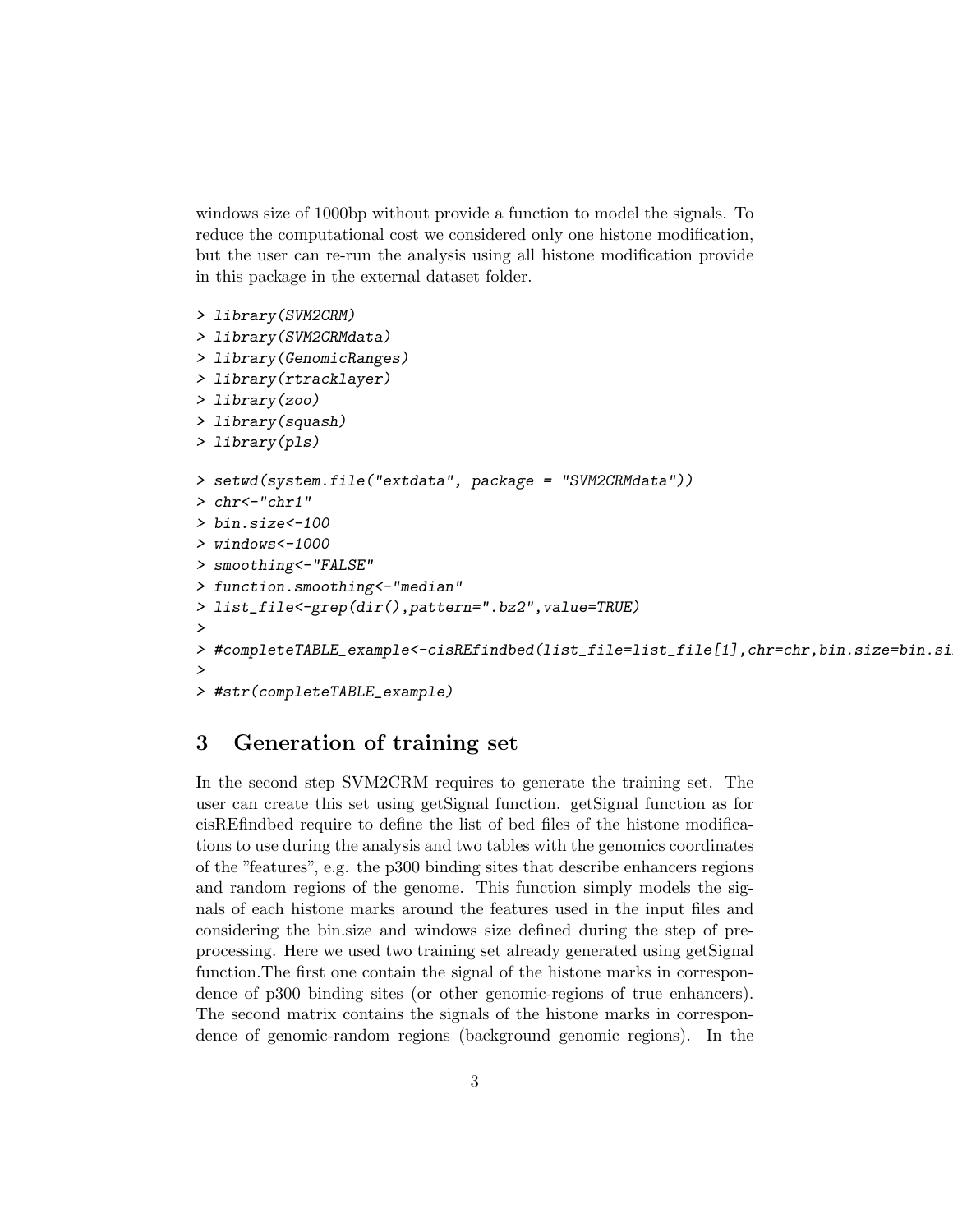follow comment lines we reported two examples of the usage of getSignal function. Finally we merged together the results of getSignal.

```
> setwd(system.file("data",package="SVM2CRMdata"))
> load("CD4_matrixInputSVMbin100window1000.rda")
> completeTABLE<-CD4_matrixInputSVMbin100window1000
> new.strings<-gsub(x=colnames(completeTABLE[,c(6:ncol(completeTABLE))]),pattern="CD4
> new.strings<-gsub(new.strings,pattern=".norm.w100.bed",replacement="")
> colnames(completeTABLE)[c(6:ncol(completeTABLE))]<-new.strings
> #list_file<-grep(dir(),pattern=".sort.txt",value=T)
>
> setwd(system.file("data",package="SVM2CRMdata"))
> load("train_positive.rda")
> load("train_negative.rda")
> #train_positive<-getSignal(list_file,chr="chr1",reference="p300.distal.fromTSS.txt"
> #train_negative<-getSignal(list_file,chr="chr1",reference="random.region.hg18.nop30
> #training_set<-rbind(train_positive,train_negative)
>
> training_set<-rbind(train_positive,train_negative)
> colnames(training_set)[c(5:ncol(training_set))]<-gsub(x=gsub(x=colnames(training_se
```
# 4 Integration of the annotation with the signals

Using createSVMinput we can integrate the results of getSignal with an annotation of cis-regulatory elements already characterized and then add two labels that describe for example if a particular genomic region is an enhancer region or not. The user can set specific two labels to indicate the functional role of the chromatin. (e.g. "enhancers", "not enhancers")

```
> setwd(system.file("extdata", package = "SVM2CRMdata"))
> data_level2 <- read.table(file = "GSM393946.distal.p300fromTSS.txt",sep = "\t", str
> data_level2<-data_level2[data_level2[,1]=="chr1",]
> DB \leq data_level2[, c(1:3)]
> colnames(DB)<-c("chromosome","start","end")
> label <- "p300"
> table.final.overlap<-findFeatureOverlap(query=completeTABLE,subject=DB,select="all")
> data_enhancer_svm<-createSVMinput(inputpos=table.final.overlap,inputfull=completeTA
> colnames(data_enhancer_svm)[c(5:ncol(data_enhancer_svm))]<-gsub(gsub(x=colnames(dat
>
```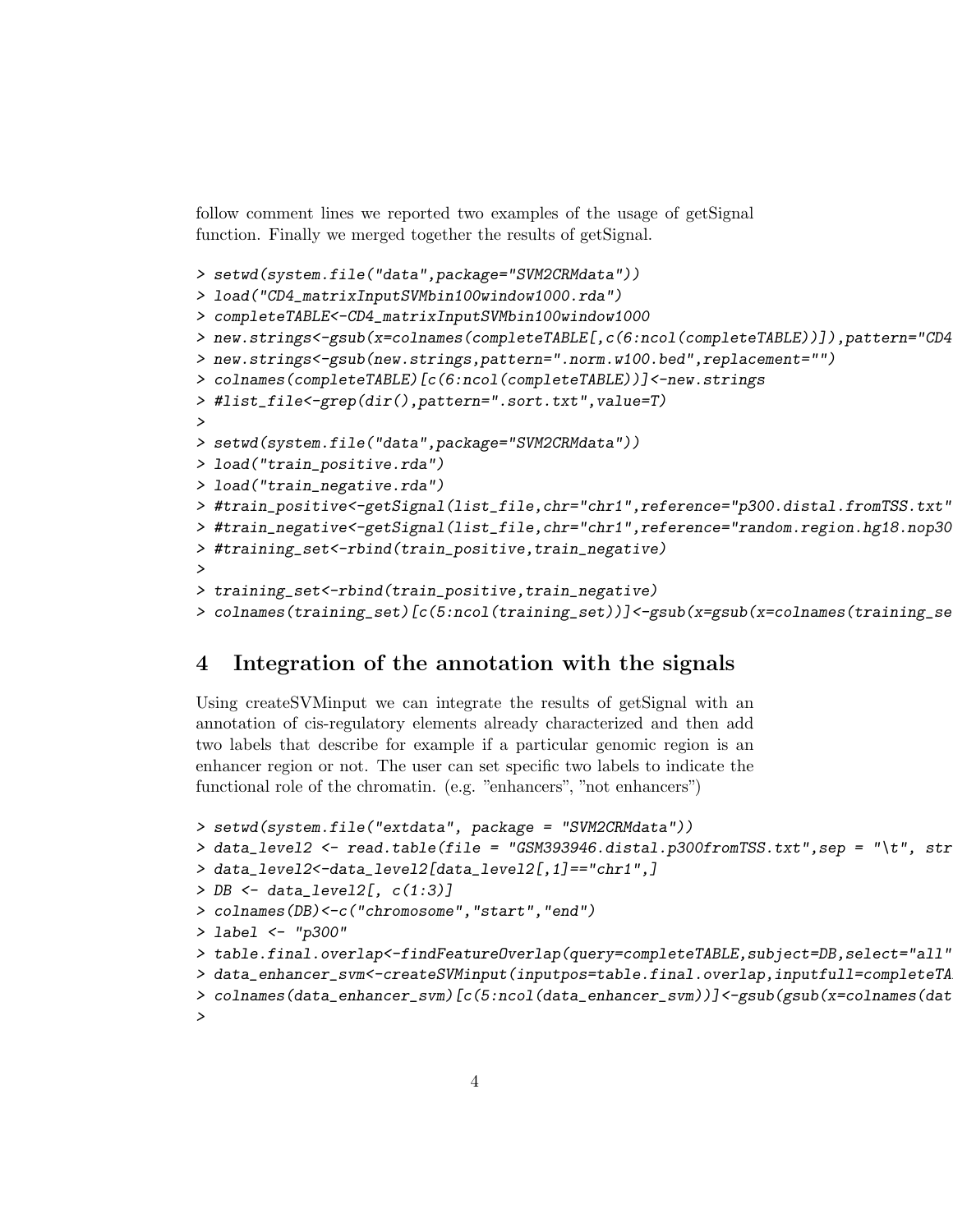### 5 Variables selection

When the users want to perform the research genome-wide of enhancers regions can handle ChIP-seq dataset containing several experiments of different histone marks. The number of histone modifications is certainly a variable that impacts on the prediction of enhancers. Different works tried to define which is the best combination of histone marks to predict enhancers. However it seems that until now there is not a consensus about the optimal number of histone marks for the prediction of this class of cis-regulatory elements. Moreover, in the genome the number of histone marks is greater than of 50 and the functional and biological roles of each of those are not yet clear. From the computationl aspect, consider a large number of variables (histone marks) can introduce biases. In particular redundant signals between histone marks can be considered. Source of error on the prediction of enhancers is the usage of histone marks that are slightly associated with enhancers regions. For that reason, before the perfoming the prediction of enhancers it is necessary to filter the initial dataset from the variables that could influence the analysis of prediction. Therefore we implemented a step of features selection in SVM2CRM. In particular we developed a two step based procedure of variable filtering encoded in smoothInputFS and featSelectionWithKmeans functions based on k-means algorithm and the index of coverage of the regulatory regions ICRR. In the first step smoothInputFS allow to perfom the signals smoothing of each histone mark. For example, if the data were binned of 100 bp, a windows size of smoothing equal to 2 means that the signal of the histone marks is smooth every 200 bp. Next using k-means algorithm with a nk number of histone marks defines by the user it is possible clusterized the signals of the histone marks and estimate the means of these inside each group with featSelectionWithKmeans. In the second step the index coverage of the regulatory regions (ICRR) is estimated (for details see. the documentation of featSelectionWithKmeans function). Briefly, this is an index that is computed from the total coverage of the positive features (e.g. p300 binding sites) and background genomic regions and associates the signals of eachclass with the coverages. The results of featSelectionWithKmeans can be filtered using two thresholds based on the signals median of histone marks and considering the a ICRR values maximum. This values assume values from 0 to 1. A value close to 0 means that the difference between the coverage of the two classes of enhancers is little, in contrast, if this value is close to 1 this means that there is a diversity between the two fraction of the cis-regulatory elements. featSelectionWith-Kmeans is a function that returns a object (list) with different elements. The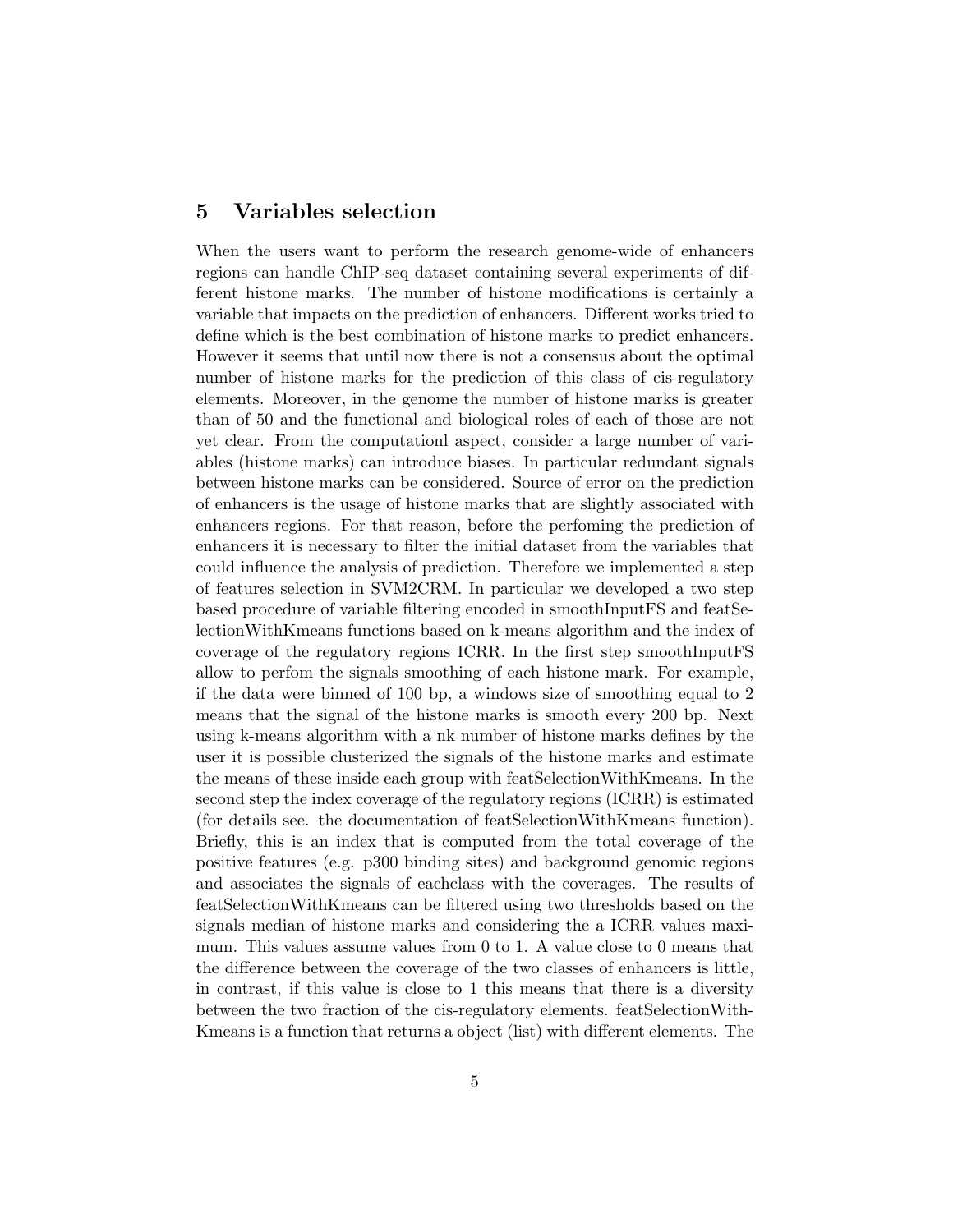first one contain a matrix with the results of the feature selection analysis, the parameters defined by the user and the histone marks recovered after feature selection. Finally the user can visualize the results of the analysis from two plot: in thefirst the x-axis contain the name of the histone marks while in y-axis the median of mean of each group.The second plot contains the index of coverage between enhancers and not enhancers regions.

Here we created a vector with the list of histone marks to use during the step of features selection.

#### > listcolnames<-c("H2AK5ac","H2AK9ac","H3K23ac","H3K27ac","H3K4me1","H3K4me2","H3K4me3")

The first step of feature selection perfoms the smoothing of the signals using a windows size of k, here for e.g. we set k equal to 20 that correspond to 20\*100=2000

> dftotann<-smoothInputFS(train\_positive[,c(6:ncol(train\_positive))],listcolnames,k=2

- [1] "H2AK5ac"
- [1] "rename"
- [1] "H2AK9ac"
- [1] "rename"
- [1] "H3K23ac"
- [1] "rename"
- [1] "H3K27ac"
- [1] "rename"
- [1] "H3K4me1"
- [1] "rename"
- [1] "H3K4me2"
- [1] "rename"
- [1] "H3K4me3"
- [1] "rename"

The second step allows to run the feature selection step. The only parameter required is the number of cluster for k-means algorihtm (nk). feat-SelectionWithKmeans implement also the automatically investigation of nk clusters using a Bayesian Information Criterion for EM initialized.

> results<-featSelectionWithKmeans(dftotann,5)

- [1] "H2AK5ac\_1"
- [1] "H2AK9ac\_1"
- [1] "H3K23ac\_1"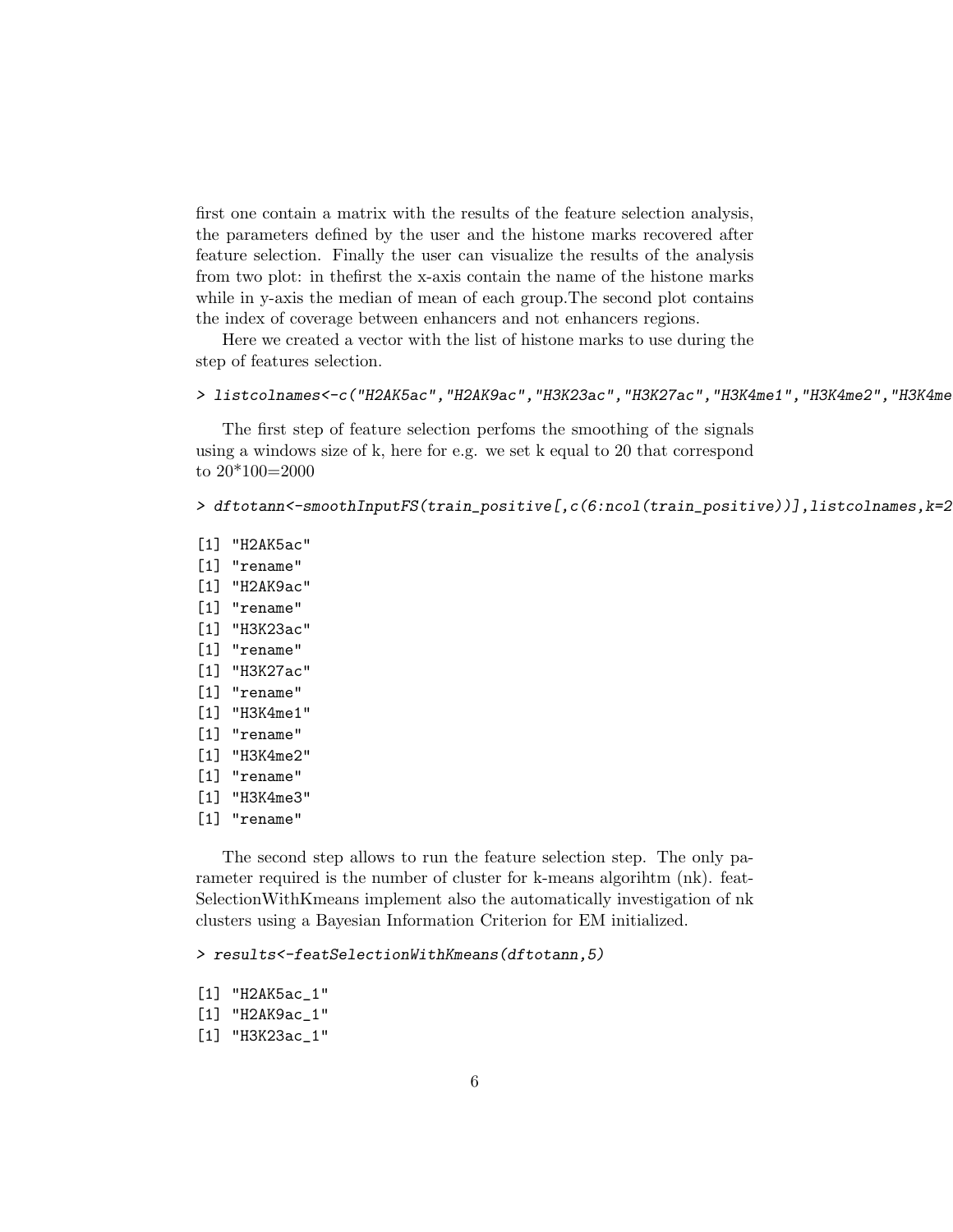- [1] "H3K27ac\_1" [1] "H3K4me1\_1" [1] "H3K4me2\_1" [1] "H3K4me3\_1" [1] "H2AK5ac\_1" [1] "H2AK9ac\_1" [1] "H3K23ac\_1" [1] "H3K27ac\_1" [1] "H3K4me1\_1" [1] "H3K4me2\_1"
- [1] "H3K4me3\_1"

The "results" object is a list that containg 7 elements. Here we save a data.frame that contain in the first column all histone marks, in the second column the signals of the histone modifications smooth. In the last column are the ICRR values.

#### > resultsFS<-results[[7]]

A second threshold based on the ICRR values was used. In fact in the plot generated with featSelectionWithKmeans we observed that for some histone marks with high signals they have also high values of ICRR. This means that these features have high signals for few cis-regulatory elements. Here we filtered using a value of "0.5".

#### > resultsFSfilterICRR<-resultsFS[which(resultsFS[,3]<0.26),]

The list of histone marks after feature selection analysis is saved.

```
> listHM<-resultsFSfilterICRR[,1]
```

```
> listHM<-gsub(gsub(listHM,pattern="_.",replacement=""),pattern="CD4.",replacement="")
```
Finally we saved the list of histone marks after feature selection analysis.

```
> selectFeature<-grep(x=colnames(training_set[,c(6:ncol(training_set))]),pattern=past
> colSelect<-c("chromosome","start","end","label",selectFeature)
> training_set<-training_set[,colSelect]
>
```
### 6 Tuning parameters for SVM

SVM2CRM implements function from LibLinear package. Before to proceeding with to prediction it is necessary performs the tuning of parameters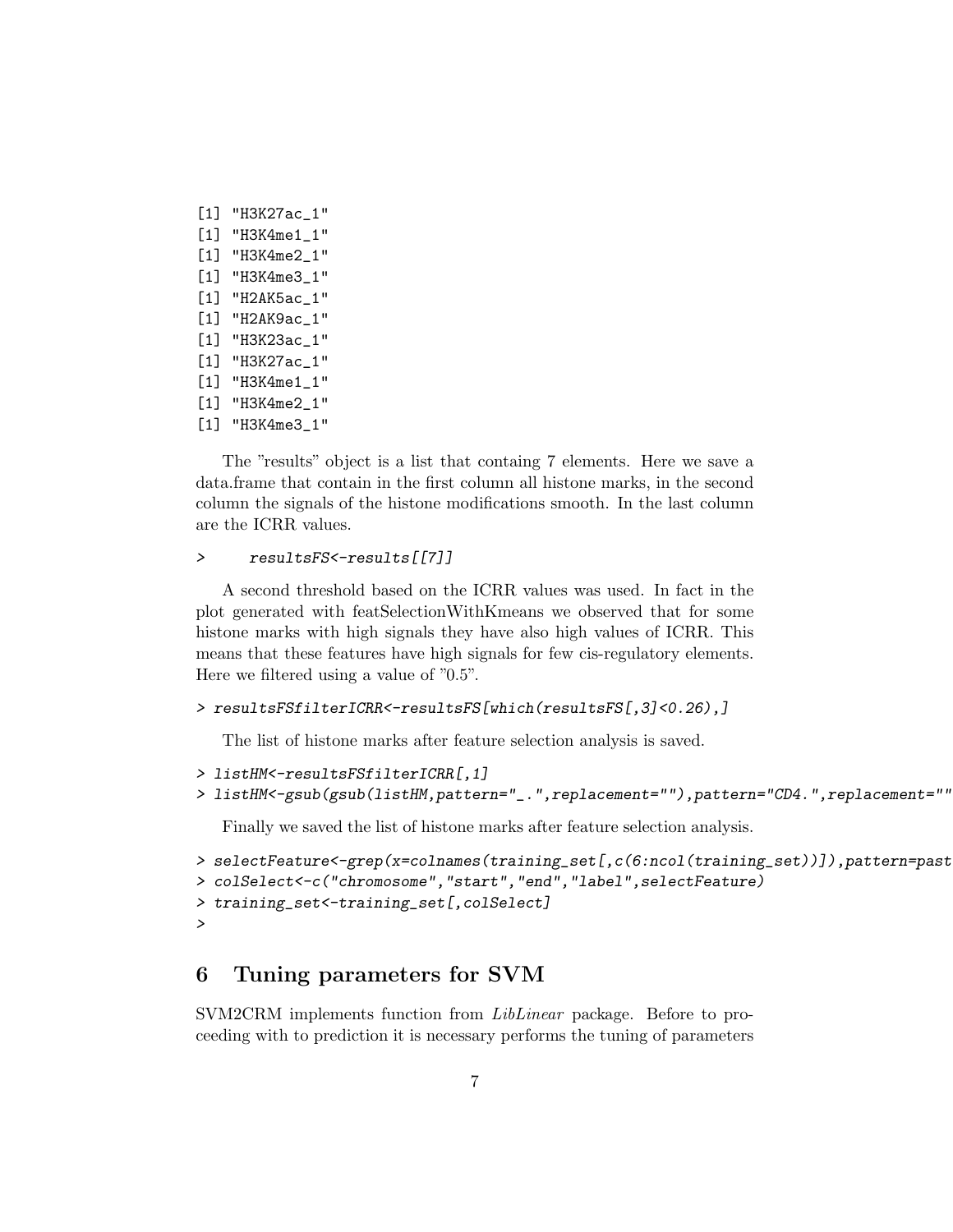for svm predictions. Different parameters can be tuned by the user to predict the different classes correctly. The first parameter to define is the the weight of each class. If you generated a training set with a different number of positive and negative examples (e.g. the binding sites of p300 or random regions) you need to set the weight of each class (e.g. enhancers/not enhancers) to investigate the effect of the weights on the prediction. The second important parameter to define is the type of kernel "typeSVM". SVM2CRM is based on LibLinear . This package implement different kinds of kernel functions: 0 -L2- regularized logistic regression, 1 -L2-regularized L2-loss support vector classification (dual), 2 -L2-regularized L2-loss support vector classification (primal), 3 -L2-regularized L1-loss support vector classification (dual), 4 -multi-class support vector classification by Crammer and Singer, 5 -L1 regularized L2-loss support vector classification, 6 -L1-regularized logistic regression, 7-L2-regularized logistic regression (dual). The last parameter to set is "costV", the cost of constraints violation. The default value is 1. Finally, if you have more than 2 histone marks, you need to find which is the best combination of histone modification to predict cis-regulatory elements. SVM2CRM allows to perform this analysis using tuningParametersCombROC function. tuningParametersCombROC implements performanceSVM function that estimate the performance of prediction during each iteration of tuningParametersCombROC (for details ?perfomanceSVM). The function tuningParametersCombROC allow high flexibility: the user can initially set the type of kernel, the cost, the number of histone marks. The output of tuningParametersCombROC is a data.frame where for each model there are the parameters compute with performanceSVM. To help the user to discriminate how to choose the best model SVM2CRM implement several functions to plot the performance obtained with performanceSVM during the use of tuningParametersCombROC. In the follow code we wanted asses the perfomance of prediction using all histone marks avaible after the step of feature selection. Then, we created several vectors containing different parameters of typeSVM and costV, but we run the analysis only using typeSVM and costV equal to 0.

- > vecS <- c(2:length(listHM))
- > typeSVM <- c(0, 6, 7)[1]
- > costV <- c(0.001, 0.01, 0.1, 1, 10, 100, 1000)[6]
- > infofile<-data.frame(a=c(paste(listHM,"signal",sep=".")))
- > infofile[,1]<-gsub(gsub(x=infofile[,1],pattern="CD4.",replacement=""),pattern=".sor

In this example we test the perfomance of all models considerig a cost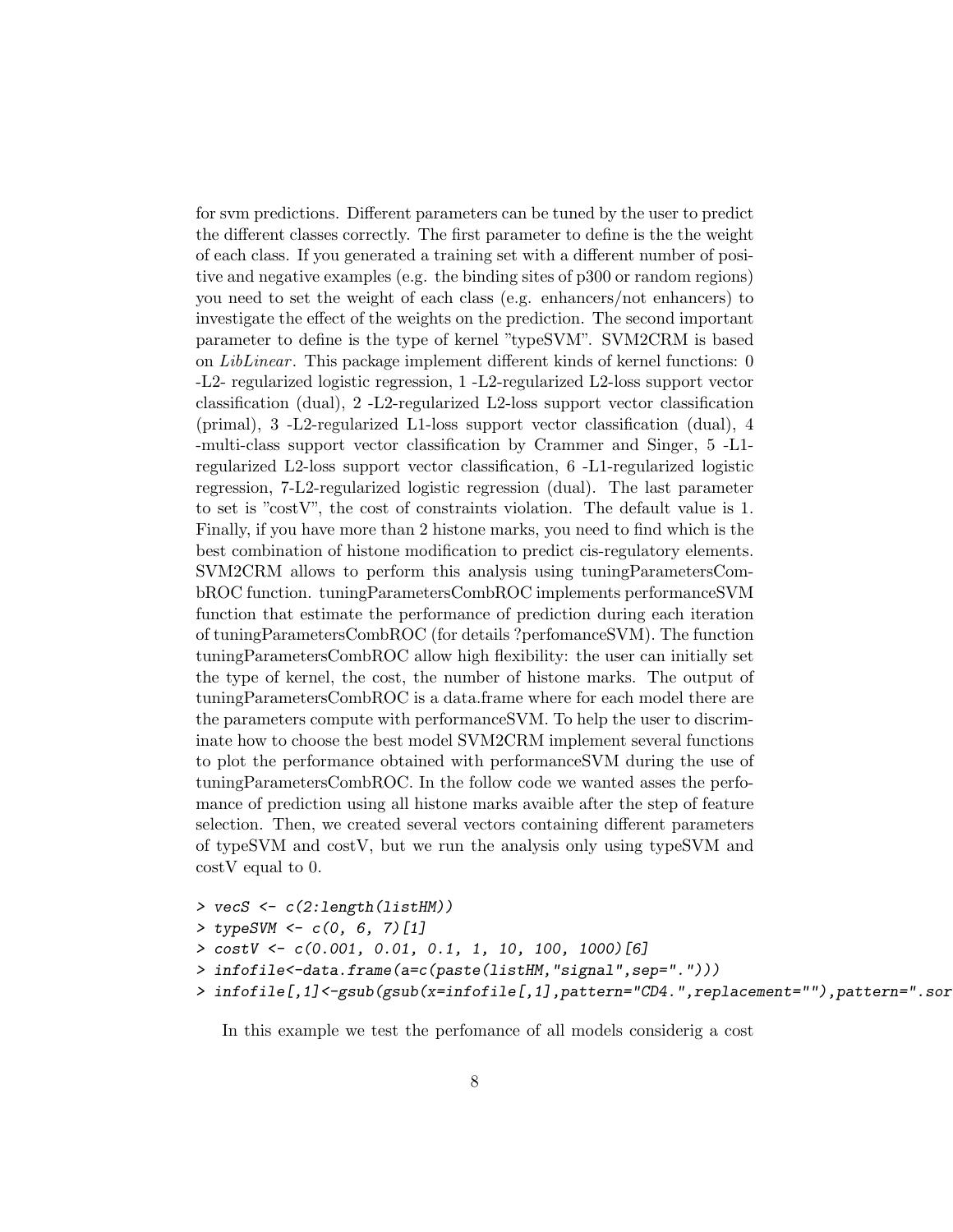0, a L2- regularized logistic regression and we set a number of positive and negative classes respectivelly of 100 and 400.

```
> tuningTAB <- tuningParametersCombROC(training_set = training_set, typeSVM = typeSVM
```

```
[1] "last comparison"
[1] 6 2
[1] 6 2
[1] "k-fold-validation in all combination"
[1] "H2AK5ac.signal" "H3K23ac.signal"
[1] "H2AK5ac.signal" "H3K4me1.signal"
[1] "H2AK5ac.signal" "H3K4me2.signal"
[1] "H3K23ac.signal" "H3K4me1.signal"
[1] "H3K23ac.signal" "H3K4me2.signal"
[1] "H3K4me1.signal" "H3K4me2.signal"
```
Because tuningParametersCombROC estimate the performance of prediction for each model the user can filter the results using several criteria (e.g. sensitivity, specificity etc). Here we used the F-score asparameter to reduce the total number of generated models. For each dataset and cell type it is necessary to manually set the correct values of F-score adequate to exclude the models that risk to overfit. In particular we set a thresholds of F-score  $\leq$  to 0.95. Next the user can use a further filter using two approaches: in the first one perform the manually selection of the histone marks with the highest frequencies. Secondly the user can use the top models of tuningComParameterROC.

Here we used a F-score of 0.95 such threshold and selected all models with the number of histone marks that is greater than 2 and with maximimum F-score.

```
> tuningTABfilter<-tuningTAB[(tuningTAB$fscore<0.95),]
```

```
> row_max_fscore<-which.max(tuningTABfilter[,"fscore"])
```
> listHM\_prediction<-gsub(tuningTABfilter[row\_max\_fscore,4],pattern="//",replacement=

### 7 Prediction genome wide

In the last step, the user can perfom the prediction of enhancers genomewide using the histone marks defined during the step of feature selection and the best parameters selected using tuningParametersCombROC. The prediction of cis-regulatory elements genome-wide is possibile using the function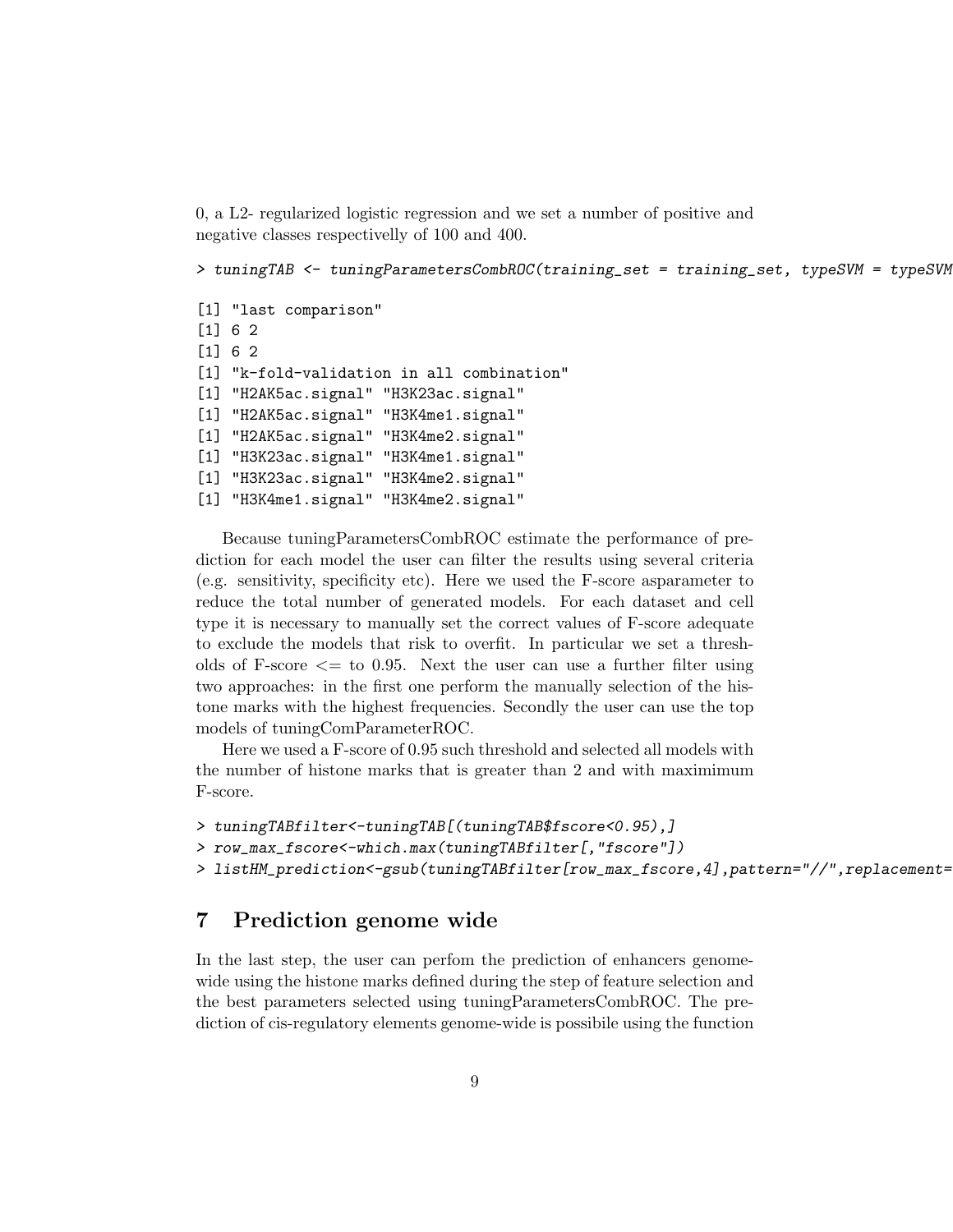predictionGW. This function return a bed file with the genomic coordinate of putative-enhancers.

```
> columnPR<-grep(colnames(training_set),pattern=paste(listHM_prediction,collapse="|")
> predictionGW(training_set=training_set,data_enhancer_svm=data_enhancer_svm, listHM=
```

```
[1]]
An object of class "performance"
Slot "x.name":
[1] "None"
Slot "y.name":
[1] "Area under the ROC curve"
Slot "alpha.name":
[1] "none"
Slot "x.values":
list()
Slot "y.values":
[1][1] 0.9814981
[[2]]
[1] 0.9825513
[[3]]
[1] 0.9861925
Slot "alpha.values":
list()
[2]]<br>tpr sensitivity
                          fpr. sech fscore spc.specificity ppv
```

|      | chr.petraterate | T DT                                           |  | acc iscore spc.specificity | ppy |
|------|-----------------|------------------------------------------------|--|----------------------------|-----|
| res  |                 | 0.9244186  0.08372093  0.9174018  0.9203308    |  | 0.9162791 0.6385542        |     |
| res1 |                 | 0.9537572  0.08566108  0.9198075  0.9336322    |  | 0.9143389 0.6420233        |     |
| res2 |                 | 0.9651163   0.08930233   0.9182037   0.9371176 |  | 0.9106977 0.6335878        |     |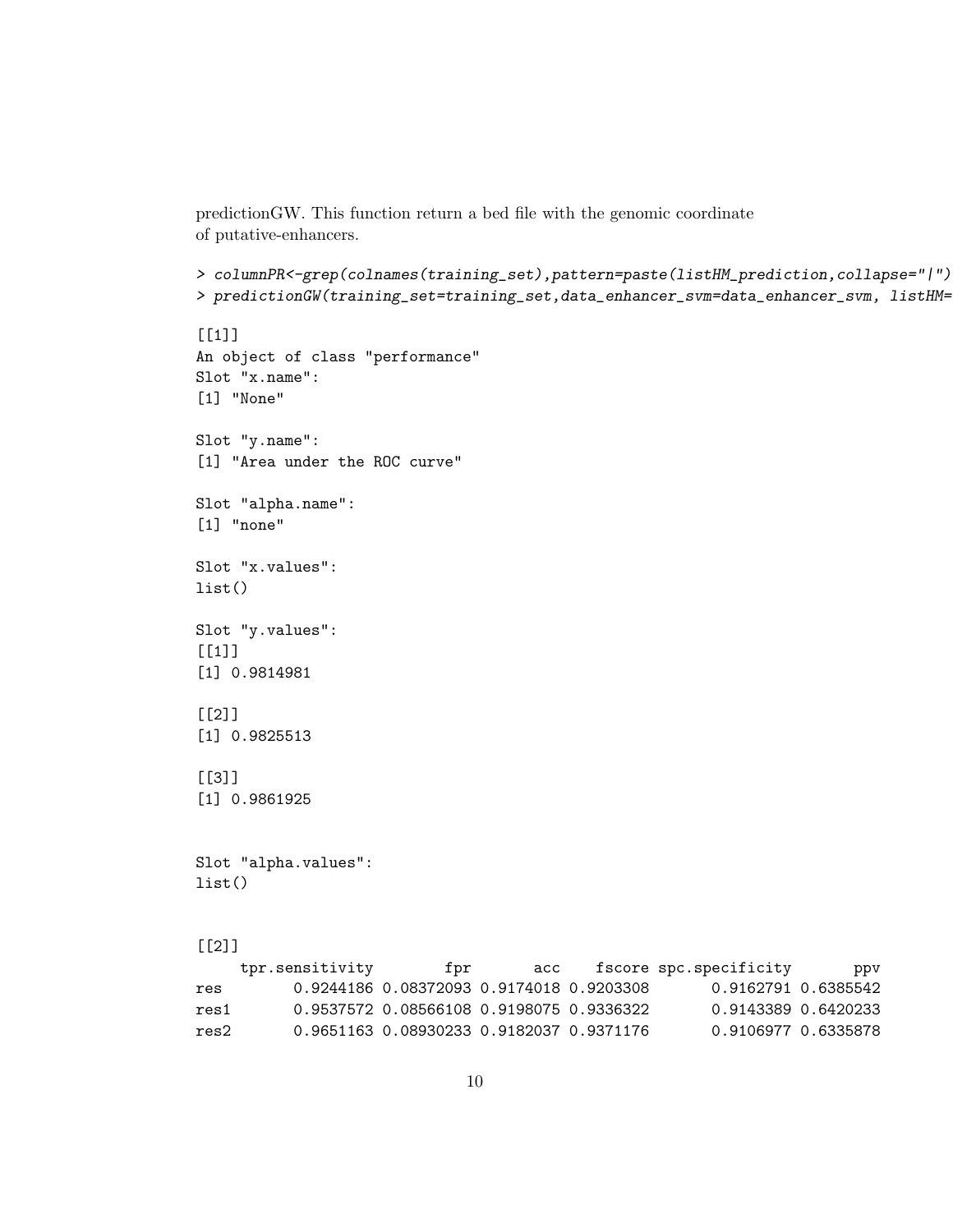npv fdr res 0.9869739 0.3614458 res1 0.9919192 0.3579767 res2 0.9939086 0.3664122

### [[3]]

[1] 0.009046825 0.002738062 0.007879872

[[4]]

[1] 6.102701e-92 8.950302e-93 1.043937e-93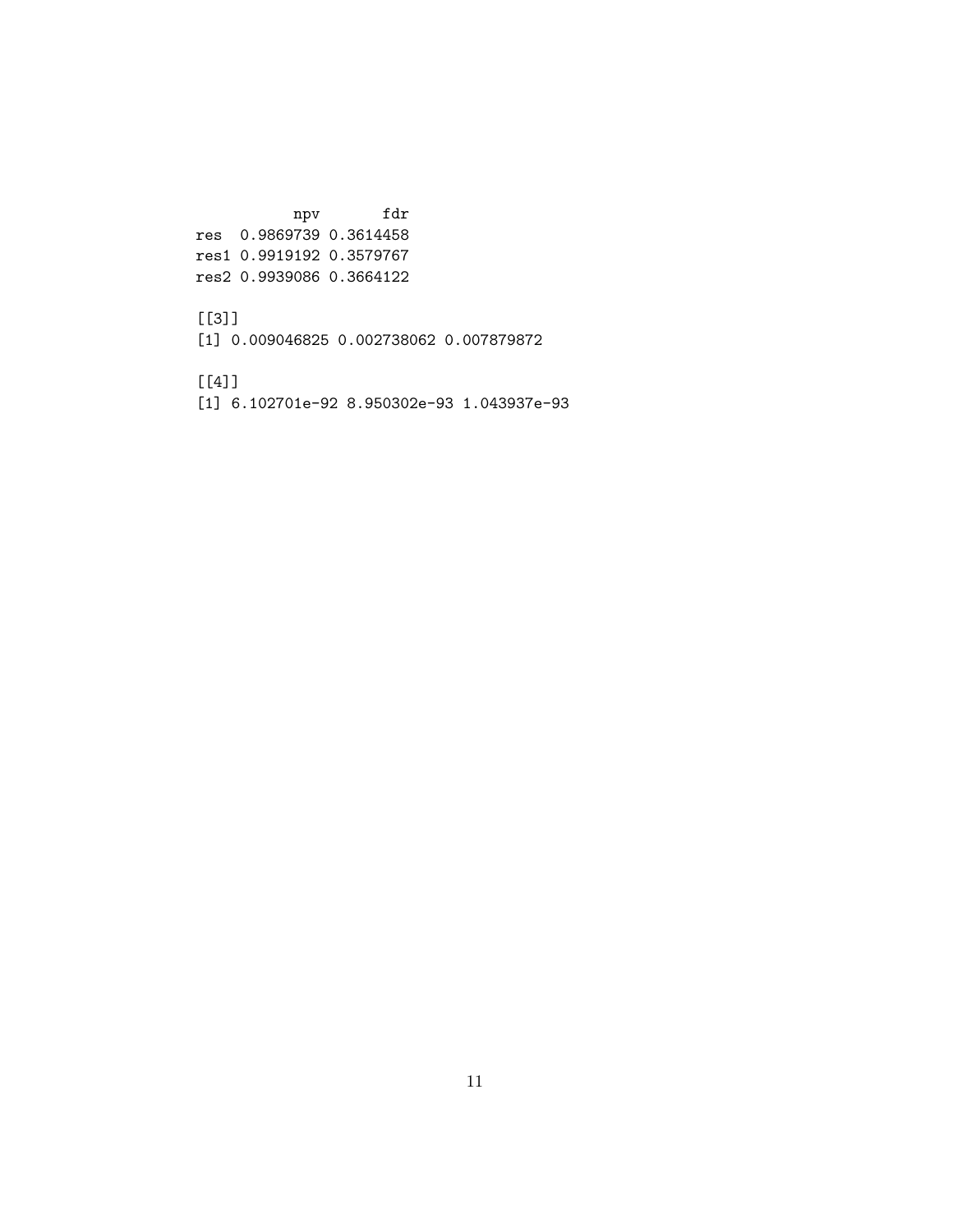# 8 References

# References

- [1] Kheradpour P Ernst J, Mikkelsen TS, Shoresh N, Ward LD, Zhang X Epstein CB, Issner R Wang L, Ku M Coyne M, Durham T, and Bernstein BE Kellis M. Mapping and analysis of chromatin state dynamics in nine human cell types. Nature, 473(7345):43–9, 2011.
- [2] KW Chang RE Fan, CJ Hsieh, and CJ Lin. XR Wang. Liblinear: A library for large linear classification. Journal of Machine Learning Research, (51):1871–1874, 2008.
- [3] Rosenfeld JA Wang Z, Zang C, Schones DE, Cuddapah S Barski A, Roh TY Cui K, Zhang MQ Peng W, and Zhao K. Combinatorial patterns of histone acetylations andmethylations in the human genome. Nature Genetics, 7(40):897–903, 2008.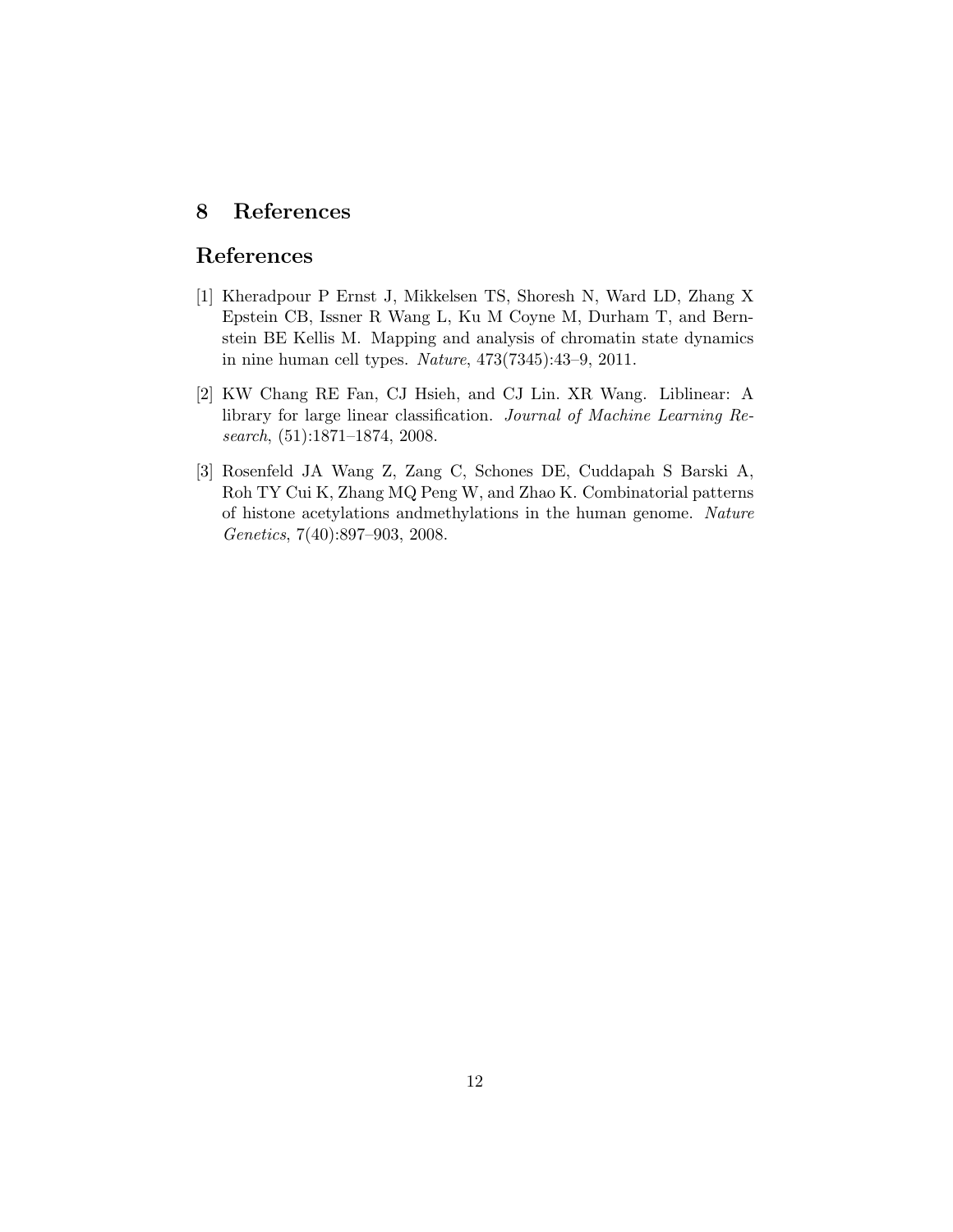### 9 Session information

The output in this vignette was produced under the following conditions:

```
> sessionInfo()
R version 3.6.0 (2019-04-26)
Platform: x86_64-pc-linux-gnu (64-bit)
Running under: Ubuntu 18.04.2 LTS
Matrix products: default
BLAS: /home/biocbuild/bbs-3.9-bioc/R/lib/libRblas.so
LAPACK: /home/biocbuild/bbs-3.9-bioc/R/lib/libRlapack.so
locale:
 [1] LC_CTYPE=en_US.UTF-8 LC_NUMERIC=C
 [3] LC_TIME=en_US.UTF-8 LC_COLLATE=C
 [5] LC_MONETARY=en_US.UTF-8 LC_MESSAGES=en_US.UTF-8
 [7] LC_PAPER=en_US.UTF-8 LC_NAME=C
 [9] LC_ADDRESS=C LC_TELEPHONE=C
[11] LC_MEASUREMENT=en_US.UTF-8 LC_IDENTIFICATION=C
attached base packages:
[1] parallel stats4 stats graphics grDevices utils datasets
[8] methods base
other attached packages:
 [1] pls_2.7-1 squash_1.0.8 zoo_1.8-5
 [4] rtracklayer_1.44.0 GenomicRanges_1.36.0 GenomeInfoDb_1.20.0
 [7] IRanges_2.18.0 S4Vectors_0.22.0 BiocGenerics_0.30.0
[10] SVM2CRM_1.16.0 SVM2CRMdata_1.16.0 LiblineaR_2.10-8
loaded via a namespace (and not attached):
 [1] Rcpp_1.0.1 compiler_3.6.0
 [3] XVector_0.24.0 bitops_1.0-6
 [5] tools_3.6.0 zlibbioc_1.30.0
 [7] mclust_5.4.3 digest_0.6.18
 [9] bit_1.1-14 boot_1.3-22
[11] dotCall64_1.0-0 memoise_1.1.0
[13] RSQLite_2.1.1 lattice_0.20-38
[15] Matrix_1.2-17 DBI_1.0.0
```